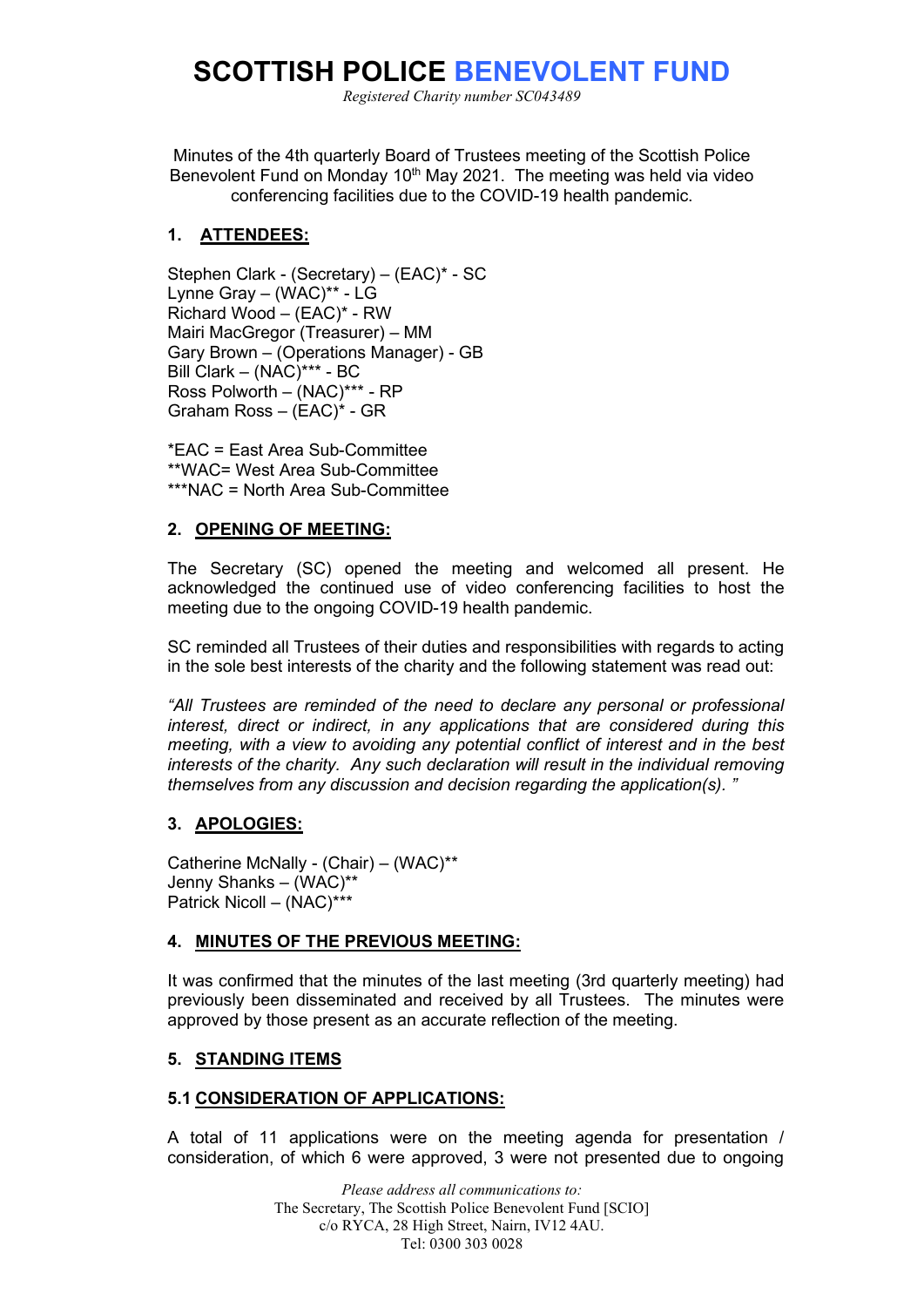enquiries, 1 was withdrawn by the applicant prior to the meeting and 1 was declined – see below summary:

| $LEH0004 -$      | Declined.                                                          |
|------------------|--------------------------------------------------------------------|
| LEH0003 -        | Approved.                                                          |
| GWG0037 -        | Approved.                                                          |
| <u>GWH0021</u> - | Approved.                                                          |
| GWH0022 -        | Not presented - enquiries<br>remain ongoing re the<br>application. |
| <b>LNH0003 -</b> | Application withdrawn by<br>applicant.                             |
| GEH0012 -        | Approved.                                                          |
| GWH0016 -        | Not presented - enquiries<br>remain ongoing re the<br>application. |
| LWJ0001 -        | Not presented - enquiries<br>remain ongoing re the<br>application. |
| GEH0007 -        | Approved.                                                          |
| GWH0017 -        | Approved.                                                          |

# **5.2 TREASURERS REPORT:**

MM presented the Treasurer's report, which included the following information: -

- Summary of the charity's activities up until 31/03/21 (from 1<sup>st</sup> April 2020) is as follows – Total Income = £410,722.72; Total Expenditure = £187125.66 (Grants awarded = £118663.61 / Loans awarded = £1,200);
- Investment dividend received: £19,665.49.
- Donations received (incl. the general public) =  $£6127.06;$
- Donations received via 'Just Giving' = £3179.49;
- A sum of £1000.00 has been received from the estate of the late John Jackson; and
- The total monies in the charities bank accounts are currently £536,031.99

# **5.3 NEW APPLICATIONS FOR MEMBERSHIP OF THE SPBF:**

MM reported that no new applications had been received since the last meeting.

*Please address all communications to:* The Secretary, The Scottish Police Benevolent Fund [SCIO] c/o RYCA, 28 High Street, Nairn, IV12 4AU. Tel: 0300 303 0028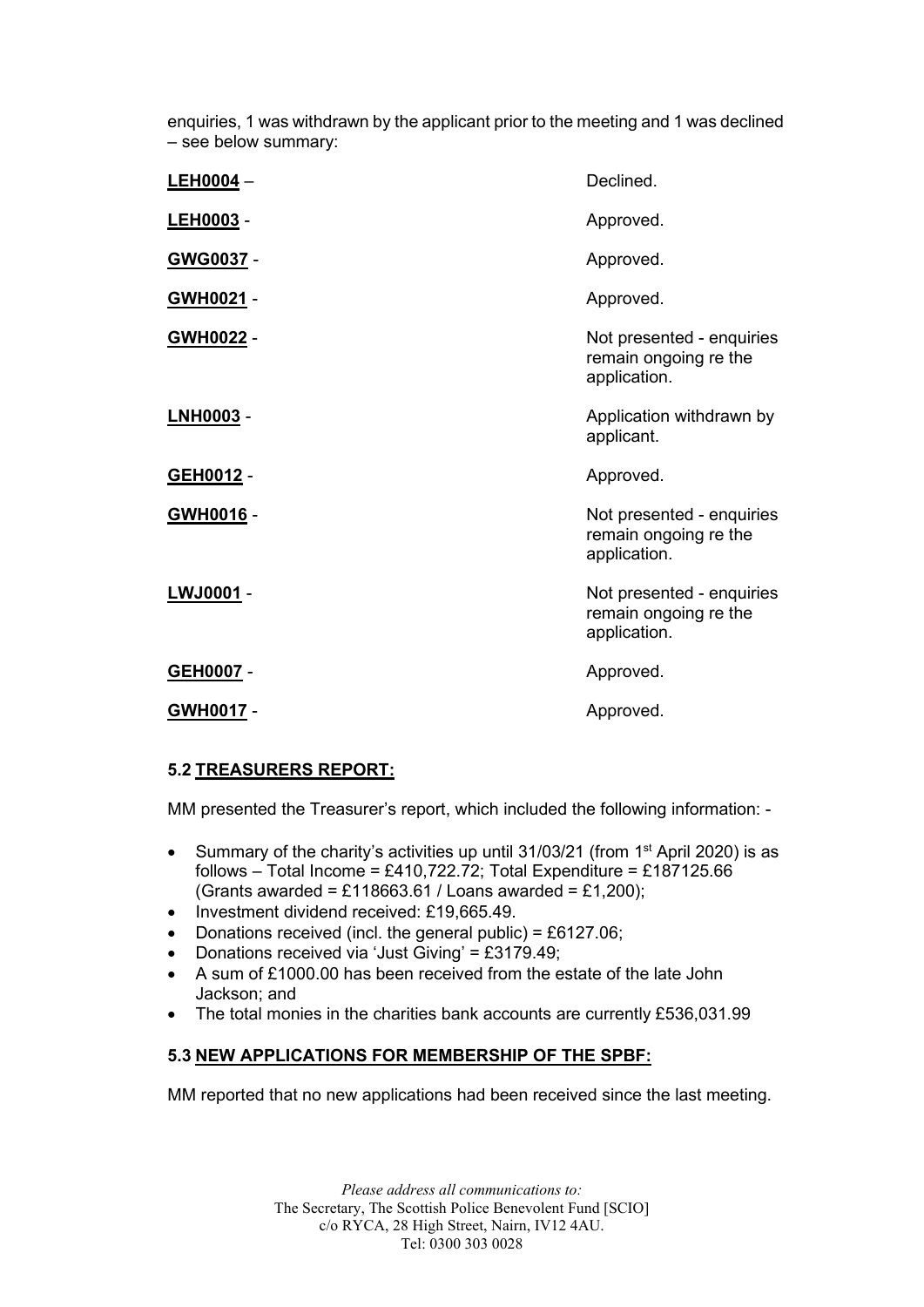# **6. CORRESPONDENCE:**

SC reported that there was no correspondence of note to highlight to the BOT's.

# **7. ANY OTHER COMPETENT BUISNESS:**

## **7.1 INVESTMENT REVIEW**

Niall Gunn (Prosperis Independent Financial Advisers) and Steve Brann (Apollo Multi Asset Management) provided the Trustees with a presentation and review of the performance of the charities fund as managed by the investment company (Apollo).

In summary Mr Gunn and Mr Brann advised that overall the fund was currently in good health financially speaking. They explained that similar to the vast majority of investments, the fund was negatively impacted by the global COVID pandemic with a significant reduction in the value of the investment (approximately £300,000) during the early days of the pandemic, reaching its lowest point in May 2020. However, since then the investment has performed well, and the fund has now recouped almost all of the abovementioned reduction in value. Figures were provided showing the performance of the fund over the past 5 years which were positive, including in comparison with other investment companies.

Mr Gunn and Mr Brann also commented on the global outlook and potential issues at home and abroad that may well impact upon the markets in the future.

Mr Gunn and Mr Brann were both of the opinion that there were no particular actions that were required to be taken by the Trustees at this time in terms of the charity's investment fund.

The Board of Trustees expressed general agreement with this advice and agreed that no action was required at this time in terms of making any changes to the current investment arrangement with Prosperis and Apollo. The BOT's will continue to seek regular investment reviews in the future.

SC thanked Mr Gunn and Mr Brann for their attendance at the meeting and the update / information and advice that they provided.

## **7.2 STRUCTURE / INDEPENDENCE OF THE SPBF:**

GB provided the BOT's with an update the Action he was tasked with at the previous meeting regarding the provision of IT equipment for Trustees. GB advised that as a result of his enquiries that only 2 of the Trustees required SPBF IT equipment to allow them to effectively, and safely and securely fulfil their roles, with the remaining individuals already having suitable arrangements in place.

As a result, he confirmed that he has procured 2 x laptop computers and associated essential software and that he would arrange for them be provided to the individuals concerned in the near future.

The BOT's noted that this equipment remains the property of the SPBF and needs to be returned once it is no longer required, e.g. following an individual's resignation etc.

> *Please address all communications to:* The Secretary, The Scottish Police Benevolent Fund [SCIO] c/o RYCA, 28 High Street, Nairn, IV12 4AU. Tel: 0300 303 0028